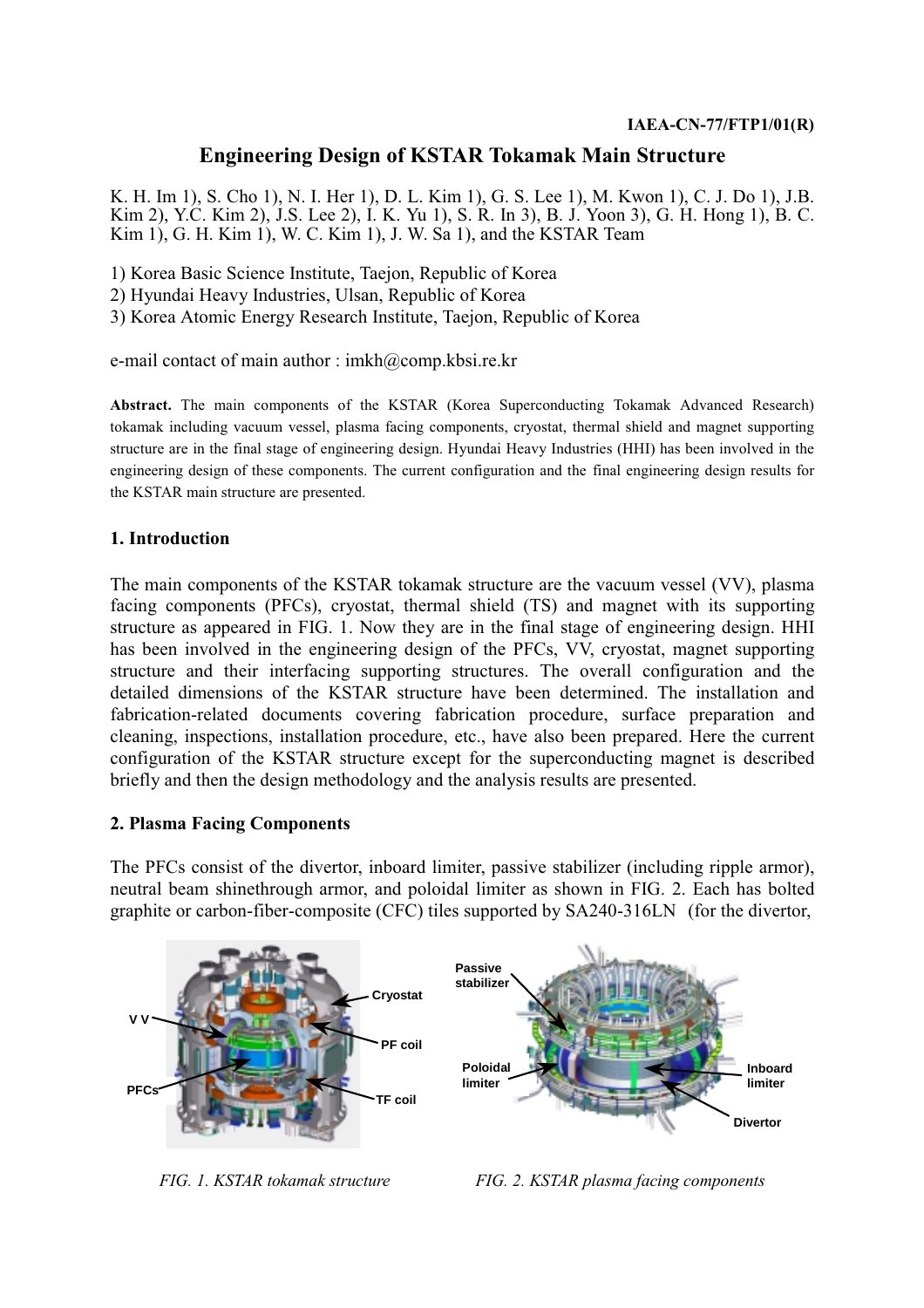inboard limiter, neutral beam shinethrough armor, and poloidal limiter) and CuCrZrMg (for passive stabilizer) backplates. The backplates are attached to the VV through the PFC supports except for the poloidal limiter which resides on the mechanical support of passive stabilizer. Basically the PFCs are designed for the baseline operation, however, inboard limiter and passive stabilizer can accommodate upgrade operation conditions. The backplates of divertor, inboard limiter and passive stabilizer are divided into 16 sectors of 22.5 degree each by considering the coolant/baking gas pipe size, assembly and maintenance. Each sector has its own separate cooling channel and will be connected with neighboring sectors by bolts.

All baseline PFCs will be water-cooled during plasma operation to maintain the surface temperatures of graphite and CFC tiles to be less than  $600^{\circ}$ C and  $1200^{\circ}$ C, respectively. The baking temperature of the PFCs,  $350^{\circ}$ C, can be achieved within 24 hours and their operation scenario has been established [1]. Coolant and baking gas requirements on operation and bakeout have been obtained and the baking/cooling channel design has been carried out. Baking gas for the PFCs is supplied by a separate route from the VV. Stress analyses for the situations of plasma disruption, coolant pressure and bakeout have been carried out using ANSYS code [2]. The contribution of EM loads to the design was much less than the thermal loads generated during bakeout. Thermal analyses on the carbon tiles have also been performed to determine the required thermo-mechanical properties and to select the proper materials. Cryopump of over 50 Torr! l/s at 1 mTorr will be installed in the divertor pumping plenum. The cryo-surface temperature of less than 4.3 K is maintained with 3.7 K two-phase liquid helium and regeneration will be done within 10 minutes for 20 seconds of baseline operation.

## **3. Vacuum Vessel**

The VV consists of the inner and outer shells, horizontal, vertical and slanted ports, and the leaf spring style vessel supports with various types of bellows as appeared in FIG. 3. Double walls are separated by poloidal and toroidal ribs and filled with shielding water. The overall external dimensions of the main body are 3.39 m high, 1.11 m inner radius and 2.99 m outer radius. The VV material is SA240-316LN. The VV was designed to be capable of achieving the base pressure of  $1x10<sup>-8</sup>$  Torr, and also to be structurally capable of sustaining the vacuum pressure plus baking gas pressure between shells, and the electromagnetic (EM) and thermal loads during plasma disruption and bakeout, respectively.

The VV will be baked out to at least  $250 \degree C$  at the inner wall by hot nitrogen gas flowing through the channels formed between double walls and the reinforcing poloidal ribs, and these temperatures will be reached within 24 hours. The 3-D temperature distribution and the resulting thermal loads in the vessel during bakeout were calculated. The maximum EM loads on the VV and PFCs induced by eddy and halo currents resulting from the plasma radial and vertical disruption scenarios have been estimated using the SPARK code [3]. The EM loads on the PFCs are important to the design of the PFC support and its interface area to the VV. The disruption events consist of 1 ms of thermal quench and 4 ms of current quench. Total poloidal halo currents are assumed to be 40 % of plasma currents and have toroidal nonsymmetry with a peaking factor of 2:1 [4]. The extensive stress analyses have been performed on the vacuum vessel, cryostat, and magnet supporting structure under various load conditions including static (dead weight, coolant and vacuum pressure), thermal (baking gas and cool down temperature), dynamic (EM and seismic forces) and their combined loads using the ANSYS code. The values of the loads and maximum stresses for each component are summarized in Table I. Allowable stress limits are from ASME design code[5]. The thermal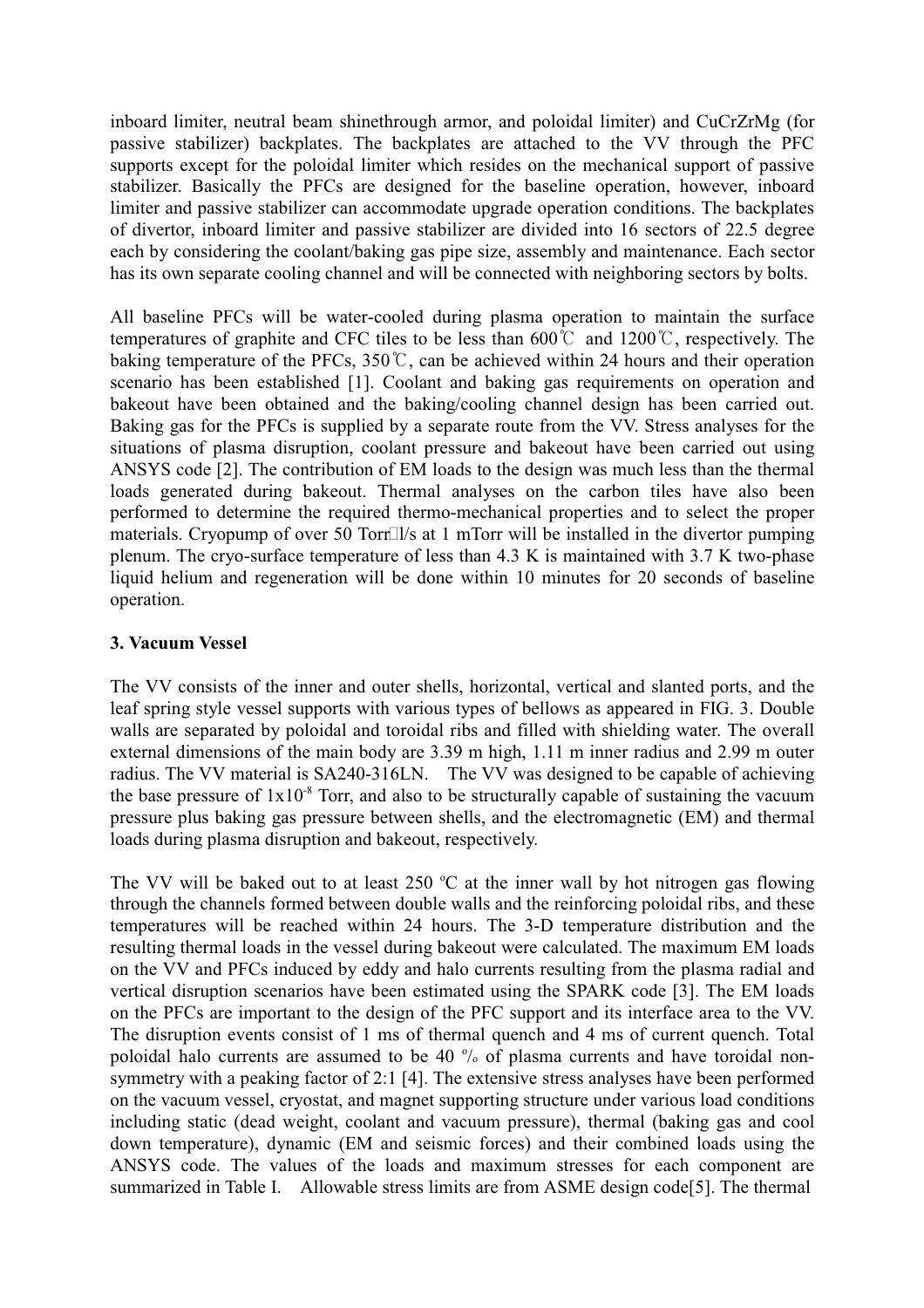



FIG. 3. KSTAR vacuum vessel

FIG. 4. KSTAR cryostat

load produced the high stresses and displacement for the vacuum vessel, and played a major role in designing the vacuum vessel. The stress analysis for the seismic load condition has been done, too. All resulting stresses were below the allowable stress limit for all components and it has been found that the VV and its supports are structurally rigid. To examine fabricability, a prototype of vacuum vessel is being constructed, measured and inspected. The fabrication and installation-related documents are also prepared.

| Structure                      | <b>Load Conditions</b>                                                                                      |                                                                            |                                                                                                      | <b>Stress Analysis Results</b>          |                                          |                                     |
|--------------------------------|-------------------------------------------------------------------------------------------------------------|----------------------------------------------------------------------------|------------------------------------------------------------------------------------------------------|-----------------------------------------|------------------------------------------|-------------------------------------|
|                                |                                                                                                             |                                                                            | Load                                                                                                 | Max.<br><b>Stress</b><br>(MPa)          | Allow-<br>able<br><b>Stress</b><br>(MPa) | Max.<br>Displace-<br>ment<br>(mm)   |
| Vacuum<br><b>Vessel</b>        | Dead Weight (DW)<br>Coolant Pressure (CP)<br>Vacuum Pressure (VP)<br>Thermal Load (TL)<br>Seismic Load (SL) |                                                                            | $100 \text{ ton}$<br>4 bar<br>1 bar<br>$250^{\circ}$ C<br>$H=0.12g, V=0.08g$                         | 34.8<br>136.5<br>112.6<br>206.5<br>23.0 | 173<br>173<br>173<br>347<br>207          | 0.3<br>1.11<br>5.34<br>21.9<br>1.10 |
|                                | <b>EM</b> Load                                                                                              | <b>Eddy Radial</b><br>Halo Radial<br><b>Eddy Vertical</b><br>Halo Vertical | 6 ton<br>49 ton<br>330 ton<br>151 ton                                                                | 31.9<br>119.1<br>117.7<br>139.2         | 173<br>173<br>173<br>173                 | 0.32<br>5.40<br>0.90<br>1.89        |
|                                | Combined<br>Loads                                                                                           | DW+CP+VP+EM<br>DW+CP+VP+EM<br>DW+CP+VP+TL                                  |                                                                                                      | 142.9<br>151.5<br>242.7                 | 173<br>173<br>347                        | 3.00<br>3.94<br>22.5                |
| Cryostat                       | <b>DW</b><br>$DW + VP$<br>Port Analysis<br><b>Support Analysis</b><br>Seismic Load(SL)                      |                                                                            | 600 ton<br>$600 \text{ ton} + 1 \text{ bar}$<br>Port $DW + 1$ bar<br>600 ton<br>$H=0.12g, V=0.08g$   | 40.65<br>149<br>65.33<br>74.37<br>11.07 | 173<br>173<br>173<br>173<br>207          | 0.65<br>4.2<br>2.44<br>0.08<br>0.47 |
| Magnet<br>Support<br>Structure | DW+EM-F<br>DW+EM-F+TL<br>DW+EM-F+TL+SL<br>Seismic Analysis                                                  |                                                                            | 343 ton $+230$ ton<br>$343$ ton $+230$ ton<br>$+4.5K$<br>$343$ ton +230ton +SL<br>$H=0.12g, V=0.08g$ | 102.5<br>276.4<br>279.2<br>145.6        | 206<br>413<br>496<br>247                 | 0.73<br>11.59<br>11.59<br>1.95      |

| TAB. I:    STRUCTURAL ANALYSIS RESULTS OF THE KSTAR TOKAMAK |  |  |  |
|-------------------------------------------------------------|--|--|--|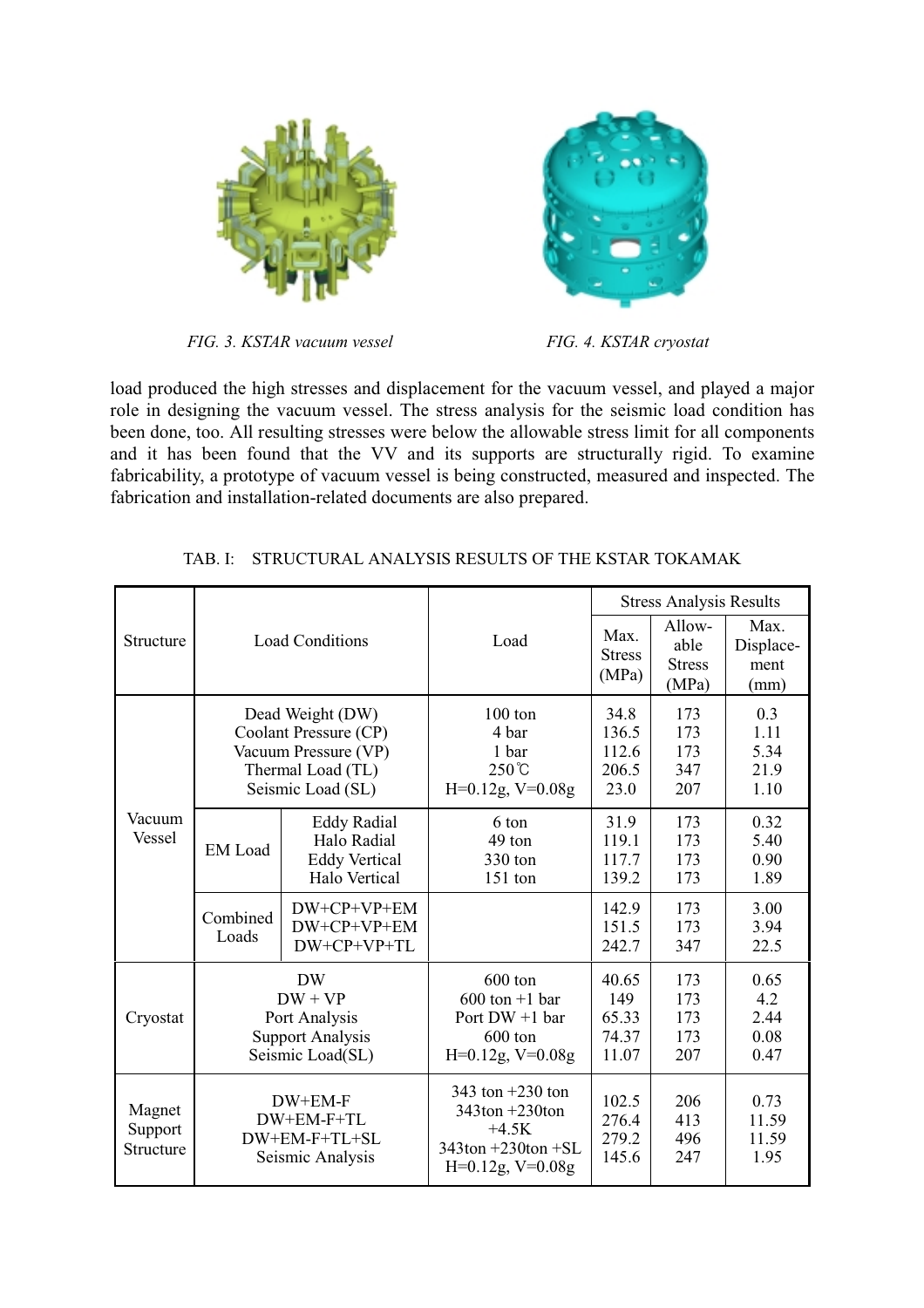## 4. Cryostat

The cryostat shown in FIG. 4 is an 8.8 m diameter, single-walled cylindrical vacuum vessel with a dome-shaped lid that provides the vacuum boundary to protect the magnet. Electrical and mechanical penetrations with bellows have been designed to restrict the displacements of all of the ports due to EM loads and thermal loads within the allowable limits. The cryostat design has been executed to satisfy the performance and operation requirements such as a base pressure of  $1x10^{-5}$  Torr. The cryostat vessel has also been designed to be structurally capable of sustaining the atmospheric pressure plus a dead weight of the VV, PFCs and magnet and the dynamic EM loads under all plasma disruptions by performing modal. buckling and stress analyses. The maximum stress of 149MPa for the cryostat occurred under the dead weight and vacuum pressure load conditions as shown in Table I.

# 5. Thermal Shield

The purpose of the thermal shield (TS) is to reduce the thermal radiation from the room temperature side to the coil temperature (4.5K) region. There are two types of thermal shields; one is the vacuum vessel thermal shield (VVTS) located 4 cm off the VV outer wall and the other is the cryostat thermal shield (CTS) located 15 cm off the inside cryostat. Both shields act as heat barriers between superconducting magnets that operate at 4.5 K and the surfaces of cryostat and VV whose temperature is 300 K. The TS is composed of multilayer insulation (MLI), cryopanels, and supports. Aluminized Kapton and aluminized Mylar are used as MLI materials for the VVTS and the CTS, respectively. Also CFRP (Carbon-Fiber Reinforced Plastics) and GFRP (Glass-Fiber Reinforced Plastics) are selected as VVTS and CTS support materials, respectively. The cryopanel was designed to maintain a maximum temperature of 80 K during normal operation and 100 K during bakout, respectively. The TS coolant is gaseous helium operating at 20 bar and its inlet and outlet temperatures are 60 K and 80 K, respectively, during normal operation. The thermal loads on the cryopanel are summarized in Table II.

| Structure     | Normal Operation [kW]   Hard Baking [kW] | Soft Baking [kW] |
|---------------|------------------------------------------|------------------|
| Cryostat      |                                          |                  |
| Vacuum vessel |                                          | 10.3             |
| Sum           |                                          |                  |

TAB. II: THERMAL LOADS ON THE CRYOPANEL.

## **6. Magnet Supporting Structure**

The magnet supporting structure consists of one supporting ring, eight supporting posts, and eight vertical limiters as shown in FIG. 5. The supporting ring cooled by 4.5 K supercritical helium is a rigid ring structure with a rectangular cross section. The supporting post, which has an 80 K active cooling module on the thermal anchor block, is not only a flexible structure that absorbs thermal shrinking of the superconducting magnet but is also a rigid structure that supports the magnet weight of about 300 tons and the plasma disruption loads of about 200 tons. Each supporting post is bolted to both the supporting ring and the base structure of the cryostat and has a temperature distribution of 4.5-300 K. CFRP is used for the supporting post material to reduce coolant heat loss from the magnet to the cryostat and to assure structural rigidity. The magnet vertical limiter is a vertical displacement limiter of the